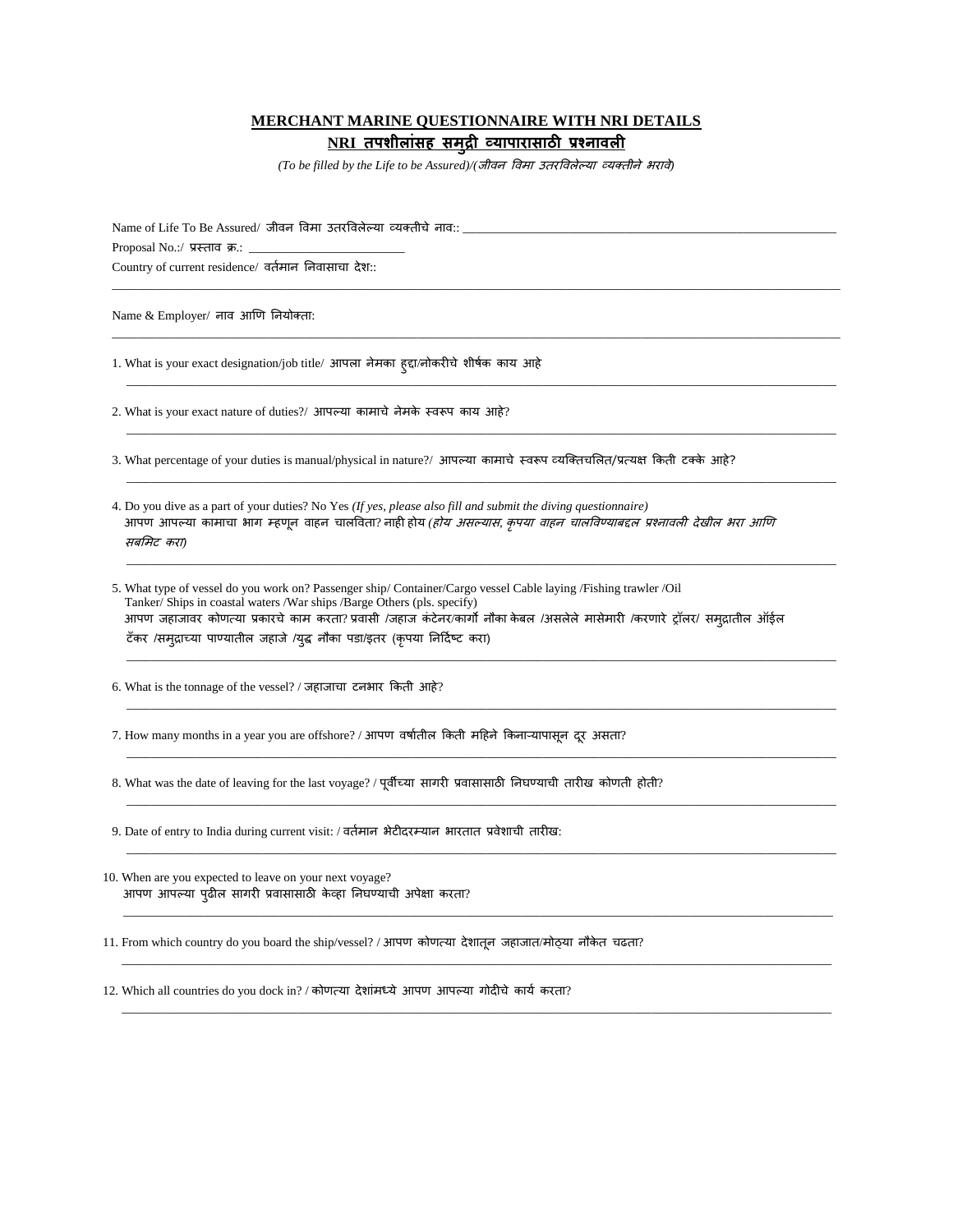13. Please provide your address below:/ कृपया लाली आपला पत्ता द्या:

| Address Abroad only/ केवळ परदेशातील पत्ता::                                                                    |                                                                                                                                                                                                                                                                                                |  |  |  |
|----------------------------------------------------------------------------------------------------------------|------------------------------------------------------------------------------------------------------------------------------------------------------------------------------------------------------------------------------------------------------------------------------------------------|--|--|--|
|                                                                                                                |                                                                                                                                                                                                                                                                                                |  |  |  |
|                                                                                                                |                                                                                                                                                                                                                                                                                                |  |  |  |
| Passport details (Please provide copy of Passport)/ पारपत्र तपशील (कृपया पारपत्राची प्रत दया):                 |                                                                                                                                                                                                                                                                                                |  |  |  |
|                                                                                                                |                                                                                                                                                                                                                                                                                                |  |  |  |
|                                                                                                                |                                                                                                                                                                                                                                                                                                |  |  |  |
|                                                                                                                |                                                                                                                                                                                                                                                                                                |  |  |  |
| of your NRI Account:<br>खात्याचे तपशील दया:                                                                    | 14. Will premiums be directly remitted from the country of your residence or from an account in India held solely/jointly by you? Pls. give details<br>प्रीमियम आपल्या रहिवासाच्या देशातून किंवा भारतातील आपल्या पूर्णपणे/संयुक्तरित्या असलेल्या खात्यातून थेट पाठविले जातील? कृपया आपल्या NRI |  |  |  |
| 15. Have you ever had an illness/accident as a result of your occupation? Yes No . If yes, please give details | आपल्या व्यवसायामुळे आपल्याला कधी आजारपण आले होते/अपघात झाला होता? होय नाही. होय असल्यास, कृपया तपशील द्या                                                                                                                                                                                      |  |  |  |
|                                                                                                                |                                                                                                                                                                                                                                                                                                |  |  |  |
| 16. Do you suffer from any health problems such as epilepsy etc.? Yes No If yes, please give details           | आपण अपस्मारासारख्या एखादया आरोग्यविषयक समस्येने ग्रस्त आहात? होय नाही होय असल्यास, कृपया तपशील दया                                                                                                                                                                                             |  |  |  |

18. Name, Address, Contact details of your physician/family doctor in country of residence (if applicable): रहिवास असलेल्या देशातील आपल्या चिकित्सकाचे/कुटुंबाच्या डॉक्टरांचे नाव, पत्ता, संपर्क तपशील (लागू असल्यास):

## **Declaration by the Life To Be Assured:**

I declare that the answers I have given are, to the best of my knowledge, true and that I have not withheld any material information that may influence the assessment or acceptance of this application. I agree that this form will constitute part of my application for life assurance with Canara HSBC Oriental Bank Of Commerce Life Insurance Company Ltd (the 'Company') and that failure to disclose any material fact known to me may invalidate the contract.

\_\_\_\_\_\_\_\_\_\_\_\_\_\_\_\_\_\_\_\_\_\_\_\_\_\_\_\_\_\_\_\_\_\_\_\_\_\_\_\_\_\_\_\_\_\_\_\_\_\_\_\_\_\_\_\_\_\_\_\_\_\_\_\_\_\_\_\_\_\_\_\_\_\_\_\_\_\_\_\_\_\_\_\_\_\_\_\_\_\_\_\_\_\_\_\_\_\_\_\_\_\_\_\_\_\_\_\_\_\_\_\_\_\_

I am not restricted /prohibited from proposing for this policy of insurance under the laws of any country that I am subject to. I understand that my purchase of a policy of insurance from the Company may create legal, tax or other financial/ reporting obligations for me under the laws of the country of which I hold citizenship or reside in. I shall be solely responsible for undertaking and fulfilling any obligations that I may have under the laws of such country/ies and shall not hold the Company liable under any circumstance in the event of a default on my part in fulfilling the said obligations. I acknowledge and agree that any information provided by the Company is not intended to provide legal, accounting or tax advice and I shall not rely on the same in this regard. I will seek independent professional legal, accounting and tax advice prior to the purchase of the policy of insurance from the Company, where necessary.